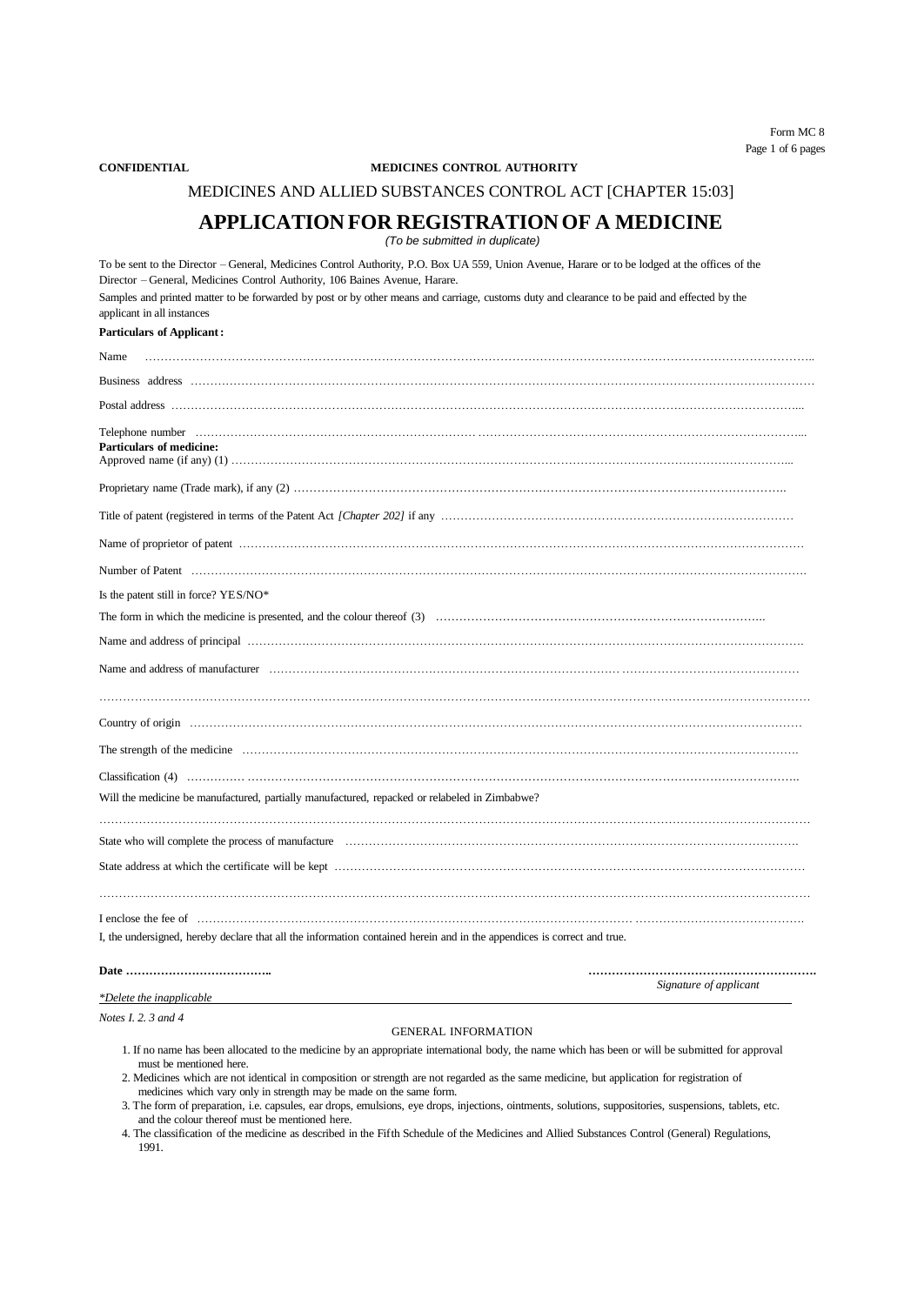### **APPENDIX I**

………………………………………………………………………………………………………………………………………………………………

The following is a schedule of the — (a) active ingredients, giving their approved names, chemical names, structural formulae, specification and quantity in a dosage unit of the medicine;

(b) inactive ingredients giving specifications and quantity and reason for inclusion, e.g., preservative, antioxidant;

(c) specification of any raw materials used in the manufacturing process and not present in the finished medicine; and

(d) specification of packaging material in immediate contact with the medicine.

| Approved name | Chemical name and<br>structural formula (1) | Quantity per dosage<br>unit | Active or non-active | Specifications (2) | Reason for inclusion of<br>ingredient |
|---------------|---------------------------------------------|-----------------------------|----------------------|--------------------|---------------------------------------|
|               |                                             |                             |                      |                    |                                       |
|               |                                             |                             |                      |                    |                                       |
|               |                                             |                             |                      |                    |                                       |
|               |                                             |                             |                      |                    |                                       |
|               |                                             |                             |                      |                    |                                       |
|               |                                             |                             |                      |                    |                                       |
|               |                                             |                             |                      |                    |                                       |

Specifications of additional raw material (if any) (2) used in the manufacturing process and not in the final product

### **NOTES**

- 1. The chemical name must, where possible, be given in terms of the published list of an appropriate international body.
- 2. Reference to the following publications will, where applicable, be acceptable:
	- (a) British Pharmacopoeia;
	- (b) European Pharmacopoeia;
	- ((c) Pharmacopoeia of the United States of America;
	- (d) Pharmacopoeia of Japan;
	- (e) International Pharmacopoeia;
	- (f) such other works of reference as may be approved by the Authority.
- 3. Where no specifications for raw materials and packaging materials exist this must be mentioned.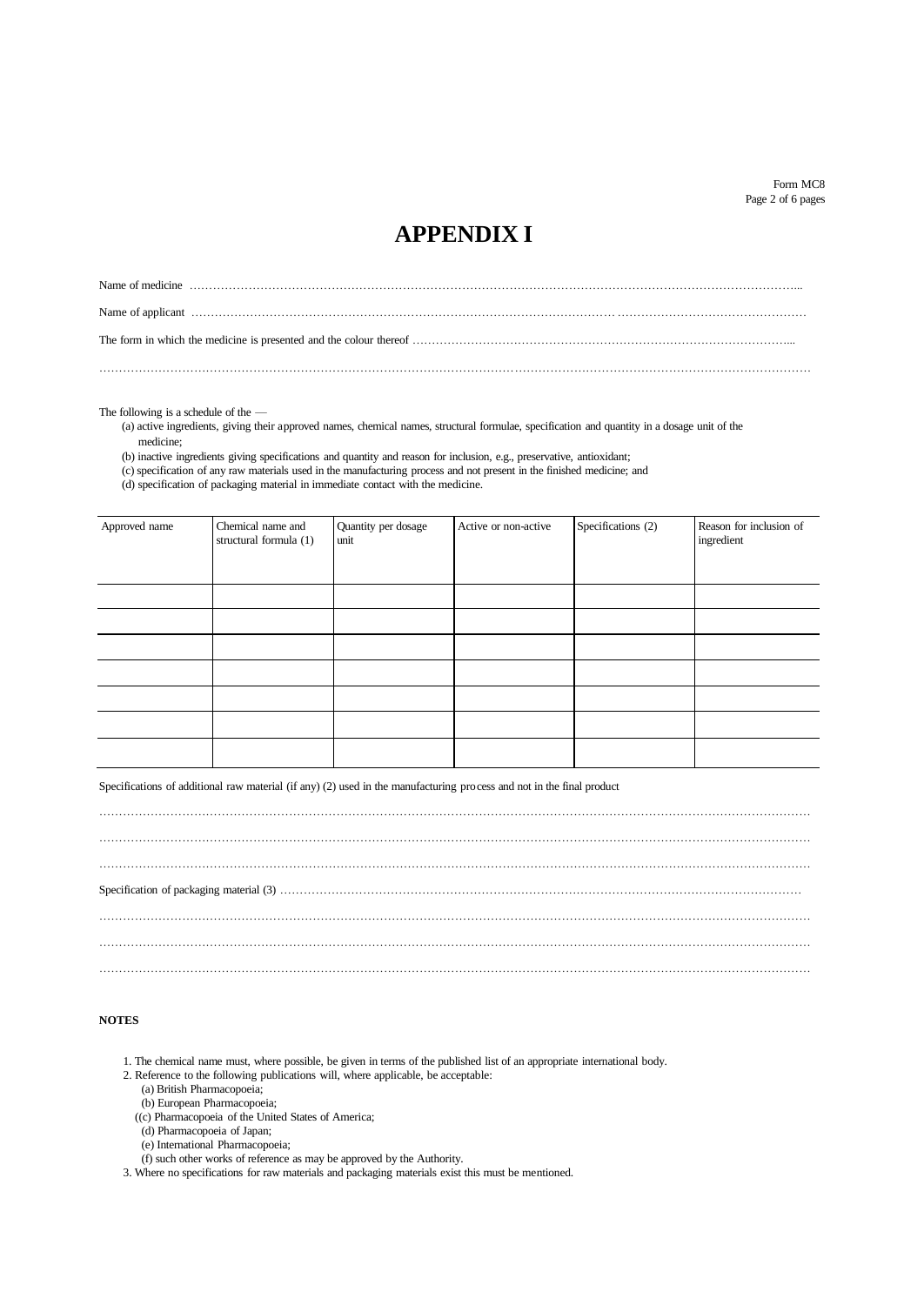## **APPENDIX II**

| (b) The analytical control procedures performed on raw materials including the microbial status where applicable.                              |  |
|------------------------------------------------------------------------------------------------------------------------------------------------|--|
|                                                                                                                                                |  |
|                                                                                                                                                |  |
| (c) The analytical control procedures performed during the manufacturing process                                                               |  |
|                                                                                                                                                |  |
|                                                                                                                                                |  |
| (d) The analytical control procedures used to determine the compliance with specifications                                                     |  |
|                                                                                                                                                |  |
|                                                                                                                                                |  |
|                                                                                                                                                |  |
|                                                                                                                                                |  |
|                                                                                                                                                |  |
|                                                                                                                                                |  |
|                                                                                                                                                |  |
| (0 Data and reasoning on which the stability of the medicine is predicted (minimum of three batches is required)                               |  |
|                                                                                                                                                |  |
|                                                                                                                                                |  |
|                                                                                                                                                |  |
|                                                                                                                                                |  |
|                                                                                                                                                |  |
|                                                                                                                                                |  |
|                                                                                                                                                |  |
| (h) Copies of all records and batch data relating to a particular batch (preferably that of the sample submitted). This includes raw material  |  |
| analytical reports, manufacturing and packing master sheets, in process control records, final product analytical report and authorization for |  |
|                                                                                                                                                |  |
|                                                                                                                                                |  |
|                                                                                                                                                |  |
|                                                                                                                                                |  |
|                                                                                                                                                |  |

Where appropriate, references to the publications mentioned in the notes to Appendix I, will be acceptable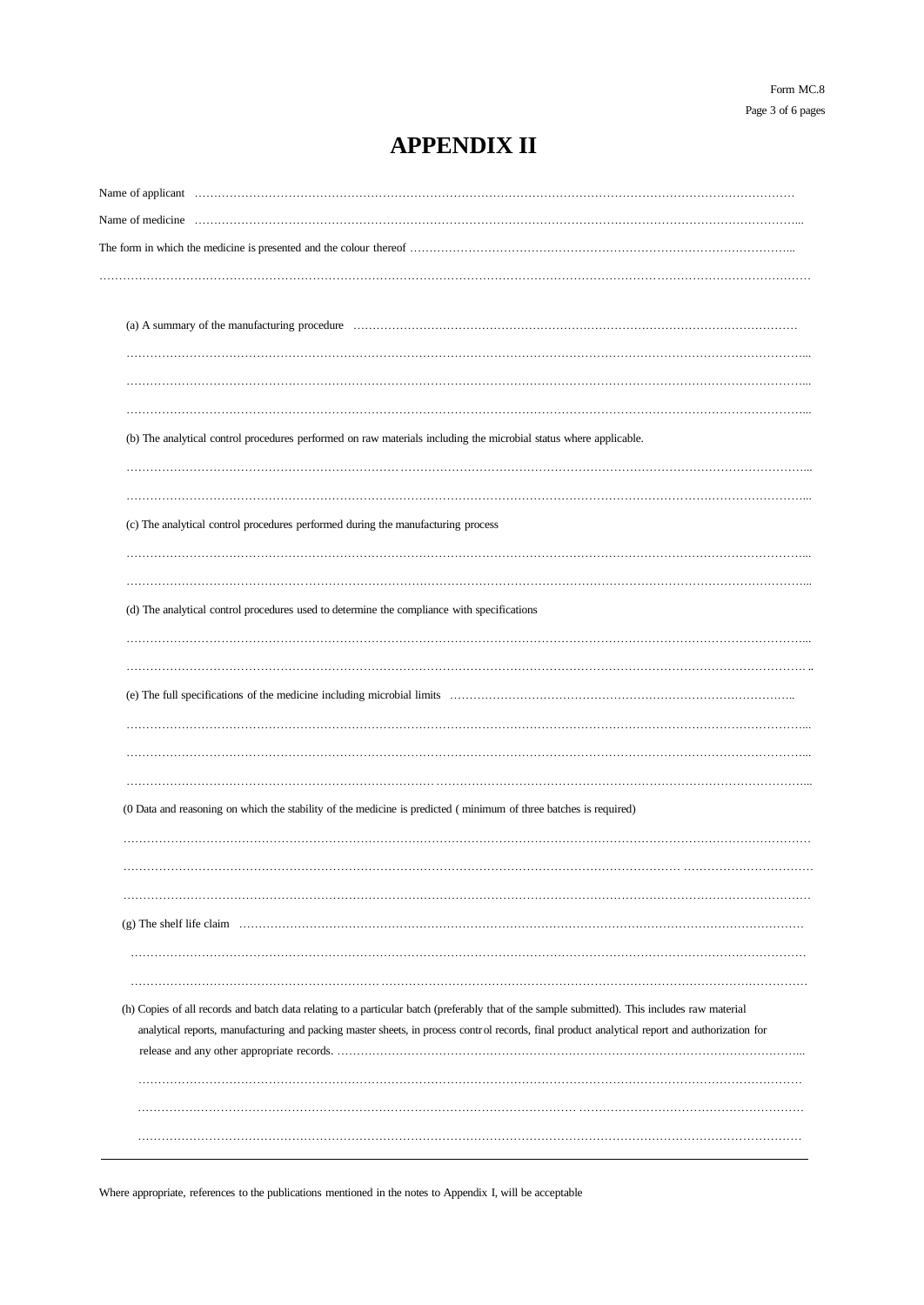### APPENDIX III

| (a) Has the medicine been registered in the country of origin? YES/NO* [If YES a valid certificate of registration in respect of such<br>1.<br>medicine issued by the appropriate authority established for the registration of medicines in the country of origin must accompany<br>misapplication.]<br>(b) Has an application for the registration of the medicine been made in any other country? YES/NO* |  |  |
|--------------------------------------------------------------------------------------------------------------------------------------------------------------------------------------------------------------------------------------------------------------------------------------------------------------------------------------------------------------------------------------------------------------|--|--|
|                                                                                                                                                                                                                                                                                                                                                                                                              |  |  |
|                                                                                                                                                                                                                                                                                                                                                                                                              |  |  |
| (c) Has the registration of the medicine been rejected, refused, deferred or cancelled in any country? YES/NO*                                                                                                                                                                                                                                                                                               |  |  |
|                                                                                                                                                                                                                                                                                                                                                                                                              |  |  |
| Do you intend to advertise the medicine? YES/NO*                                                                                                                                                                                                                                                                                                                                                             |  |  |
|                                                                                                                                                                                                                                                                                                                                                                                                              |  |  |
|                                                                                                                                                                                                                                                                                                                                                                                                              |  |  |
|                                                                                                                                                                                                                                                                                                                                                                                                              |  |  |
| 2.                                                                                                                                                                                                                                                                                                                                                                                                           |  |  |
|                                                                                                                                                                                                                                                                                                                                                                                                              |  |  |

*\*Delete the inapplicable*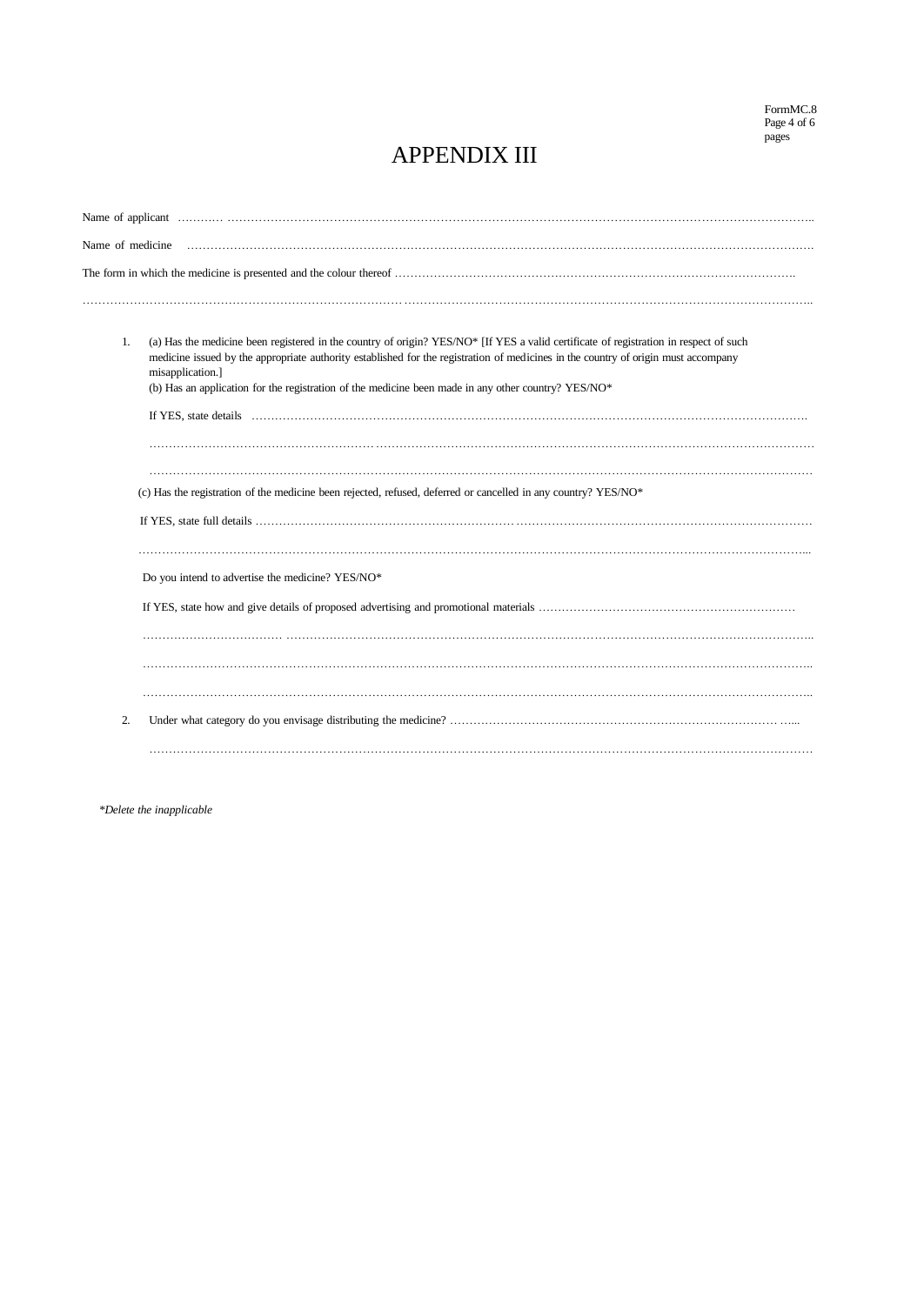Form MC 8 Page 5 of 6 pages

# **APPENDIX IV**

| (c) The following particulars refer to the tests which have been performed on animals regarding the efficacy of the medicine and the purposes for<br>which it will be promoted, with special reference to the dosage and method of administration (pharmacological trials)<br>(d) The following particulars refer to the tests which have been performed as in (c) above on humans:<br>(e) The following are particulars of the purpose, mode of action, side effects, contra-indications of the medicine:<br>(f) The following data relating to the pharmacokinetics and the bioavailability of the medicine in humans and animals is attached.<br>(h) State details of withdrawal periods for species intended for human consumption |  |
|----------------------------------------------------------------------------------------------------------------------------------------------------------------------------------------------------------------------------------------------------------------------------------------------------------------------------------------------------------------------------------------------------------------------------------------------------------------------------------------------------------------------------------------------------------------------------------------------------------------------------------------------------------------------------------------------------------------------------------------|--|
|                                                                                                                                                                                                                                                                                                                                                                                                                                                                                                                                                                                                                                                                                                                                        |  |
|                                                                                                                                                                                                                                                                                                                                                                                                                                                                                                                                                                                                                                                                                                                                        |  |
|                                                                                                                                                                                                                                                                                                                                                                                                                                                                                                                                                                                                                                                                                                                                        |  |
|                                                                                                                                                                                                                                                                                                                                                                                                                                                                                                                                                                                                                                                                                                                                        |  |
|                                                                                                                                                                                                                                                                                                                                                                                                                                                                                                                                                                                                                                                                                                                                        |  |
|                                                                                                                                                                                                                                                                                                                                                                                                                                                                                                                                                                                                                                                                                                                                        |  |
|                                                                                                                                                                                                                                                                                                                                                                                                                                                                                                                                                                                                                                                                                                                                        |  |
|                                                                                                                                                                                                                                                                                                                                                                                                                                                                                                                                                                                                                                                                                                                                        |  |
|                                                                                                                                                                                                                                                                                                                                                                                                                                                                                                                                                                                                                                                                                                                                        |  |
|                                                                                                                                                                                                                                                                                                                                                                                                                                                                                                                                                                                                                                                                                                                                        |  |
|                                                                                                                                                                                                                                                                                                                                                                                                                                                                                                                                                                                                                                                                                                                                        |  |
|                                                                                                                                                                                                                                                                                                                                                                                                                                                                                                                                                                                                                                                                                                                                        |  |
|                                                                                                                                                                                                                                                                                                                                                                                                                                                                                                                                                                                                                                                                                                                                        |  |
|                                                                                                                                                                                                                                                                                                                                                                                                                                                                                                                                                                                                                                                                                                                                        |  |
|                                                                                                                                                                                                                                                                                                                                                                                                                                                                                                                                                                                                                                                                                                                                        |  |
|                                                                                                                                                                                                                                                                                                                                                                                                                                                                                                                                                                                                                                                                                                                                        |  |
|                                                                                                                                                                                                                                                                                                                                                                                                                                                                                                                                                                                                                                                                                                                                        |  |
|                                                                                                                                                                                                                                                                                                                                                                                                                                                                                                                                                                                                                                                                                                                                        |  |
|                                                                                                                                                                                                                                                                                                                                                                                                                                                                                                                                                                                                                                                                                                                                        |  |
|                                                                                                                                                                                                                                                                                                                                                                                                                                                                                                                                                                                                                                                                                                                                        |  |
|                                                                                                                                                                                                                                                                                                                                                                                                                                                                                                                                                                                                                                                                                                                                        |  |
|                                                                                                                                                                                                                                                                                                                                                                                                                                                                                                                                                                                                                                                                                                                                        |  |
|                                                                                                                                                                                                                                                                                                                                                                                                                                                                                                                                                                                                                                                                                                                                        |  |
|                                                                                                                                                                                                                                                                                                                                                                                                                                                                                                                                                                                                                                                                                                                                        |  |